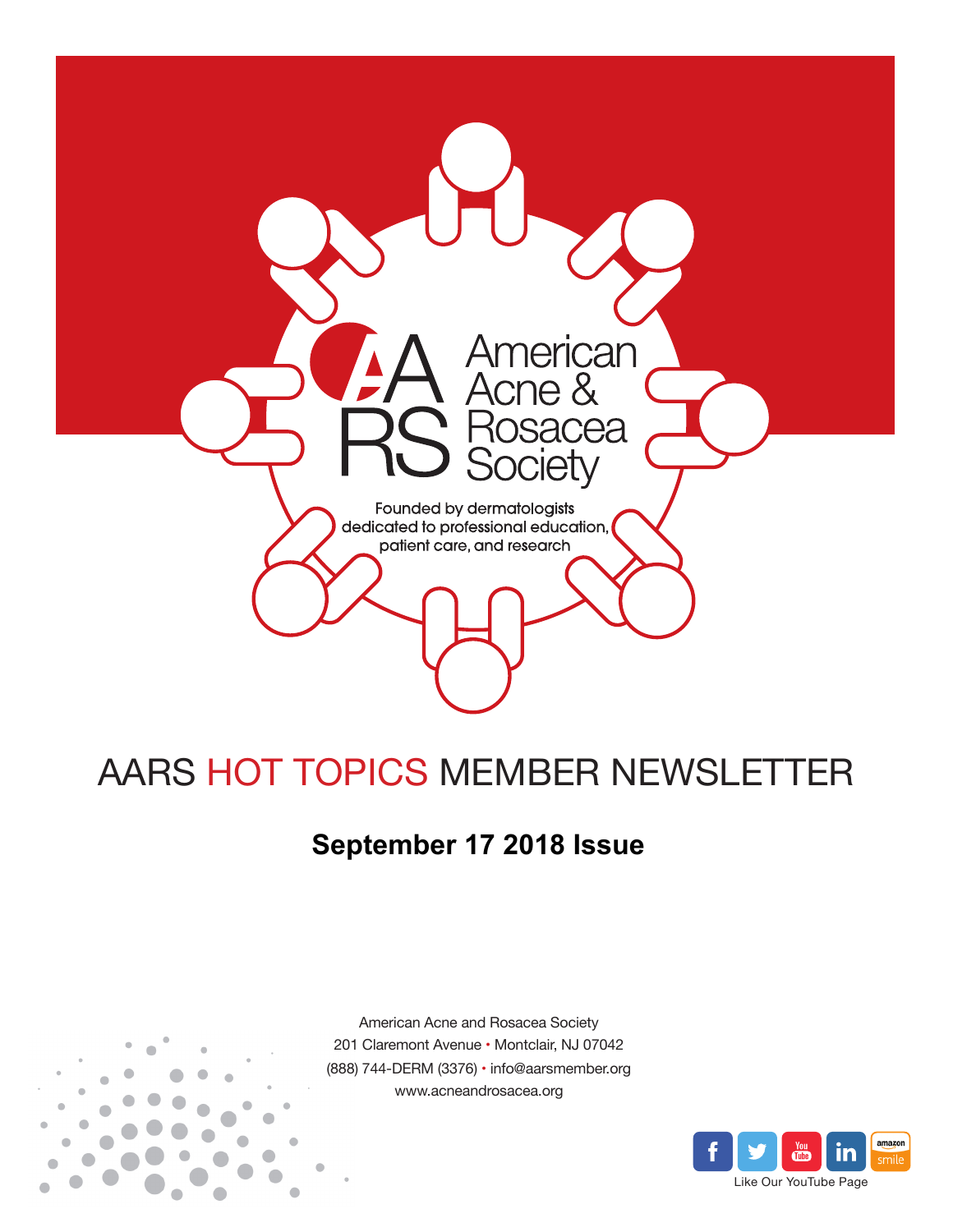

American Acne & Rosacea Society Member Newsletter | www.acneandrosacea.org

## **TABLE OF CONTENTS**

#### **Industry News**

#### **New Medical Research**

| Combination chemical peels are more effective than single chemical3              |  |
|----------------------------------------------------------------------------------|--|
|                                                                                  |  |
| The safety and efficacy of four different fixed combination regimens  4          |  |
|                                                                                  |  |
| Thiol/disulfide homeostasis as a marker of oxidative stress in rosacea5          |  |
| Expression of inflammatory and fibrogenetic markers in acne hypertrophic scar  6 |  |
| Origanum vulgare L. essential oil as a potential anti-acne topical  6            |  |
|                                                                                  |  |
| A novel topical minocycline foam for the treatment of moderate-to-severe acne 7  |  |
| FoxO1 enhances differentiation and apoptosis in human primary keratinocytes  8   |  |
|                                                                                  |  |
|                                                                                  |  |

#### **Clinical Reviews**

| Safety and effectiveness of amoxicillin in the treatment of inflammatory acne 10 |  |
|----------------------------------------------------------------------------------|--|
|                                                                                  |  |



*We encourage you to invite your colleagues and patients to get active in the American Acne & Rosacea Society! Visit www.acneandrosacea.org to become member and donate now on www.acneandrosacea.org/ donate to continue to see a change in acne and rosacea.*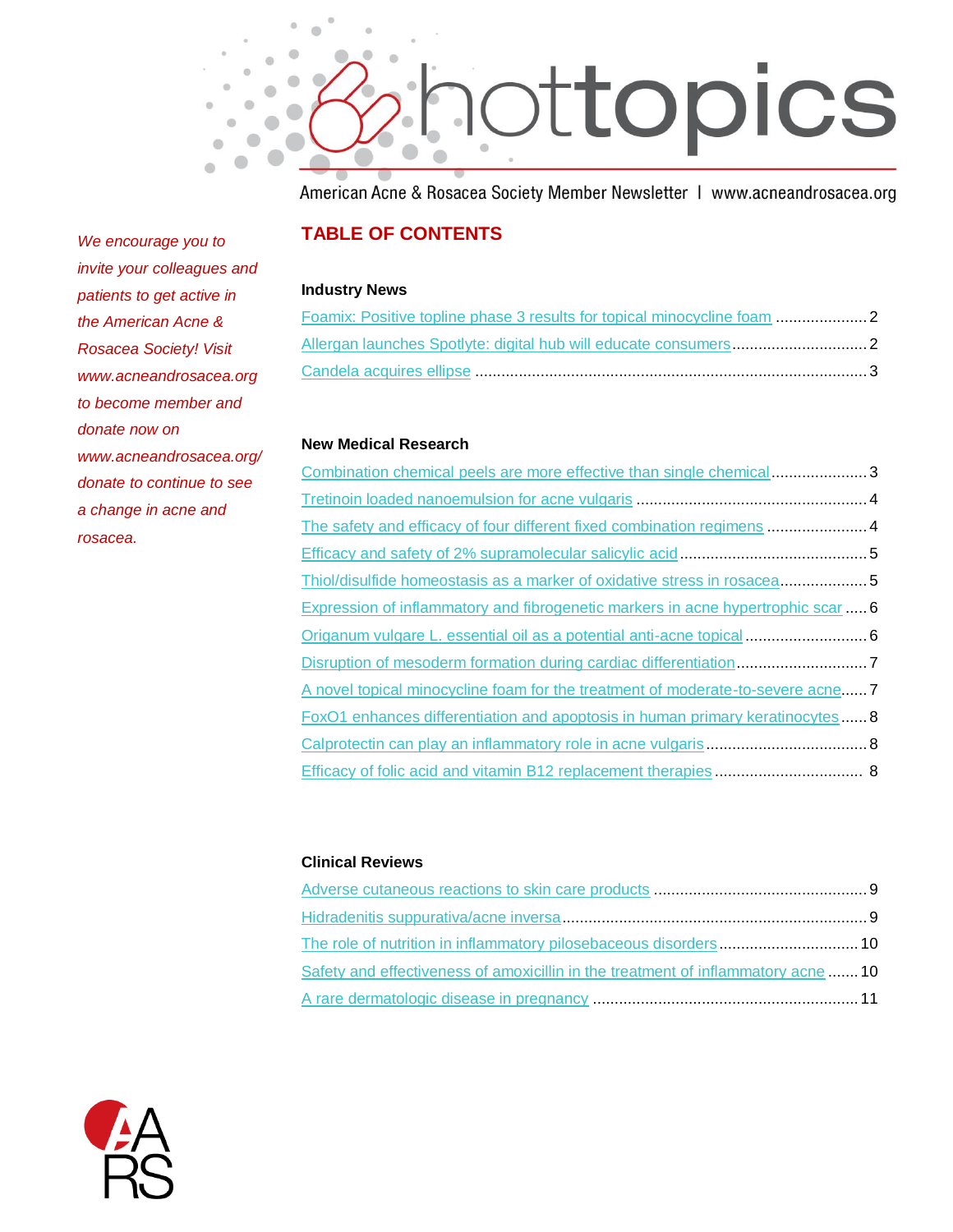<span id="page-2-0"></span>**Foamix: Positive topline phase 3 results for topical minocycline foam.** Practical Dermatology, DermWire. Wednesday, September 12, 2018. [http://practicaldermatology.com/dermwire/2018/09/12/foamix-positive-topline](http://practicaldermatology.com/dermwire/2018/09/12/foamix-positive-topline-phase-3-results-for-topical-minocycline-foam)[phase-3-results-for-topical-minocycline-foam](http://practicaldermatology.com/dermwire/2018/09/12/foamix-positive-topline-phase-3-results-for-topical-minocycline-foam)

Foamix Pharmaceuticals' FMX101 topical minocycline foam for the treatment of moderate-to-severe acne has met primary endpoints of its third Phase 3 clinical trial. Foamix shared topline results of the clinical trial (FX2017-22), which met both co-primary endpoints of (1) absolute change from baseline in inflammatory lesion count at Week 12, and (2) Investigator Global Assessment ("IGA") treatment success at Week 12, defined as an IGA score of 0 or 1, and at least a 2-grade improvement (decrease) from baseline. The safety profile of FMX101 was found to be consistent with that determined from the two prior Phase 3 studies (FX2014-04 and FX2014-05). Foamix plans to continue to share data from this study as they become available over the remainder of 2018. "We are extremely pleased with the topline results of this confirmatory Phase 3 trial. These study results should support a finding that FMX101 appears to be safe and effective in the treatment of moderate-to-severe acne," says David Domzalski, CEO of Foamix. "This is the most significant milestone to date for Foamix and brings us closer to helping patients who struggle with the physical and psycho-social effects of acne. If approved, we believe FMX101 would be the first topical minocycline product available for patients in the United States." Mr. Domzalski says the company is now prepared to finalize efforts to submit the company's first NDA. "The data from this confirmatory Phase 3 study are impressive, and the reductions in inflammatory lesions and the proportions of subjects achieving treatment success highlight significant improvements in disease severity for those that received FMX101 in the study," states Iain A. Stuart, Ph.D., Senior Vice President, Research & Development, Foamix. "The strong body of clinical data we have generated with FMX101, including the results from this most recent Phase 3 trial, suggest that it may offer patients an efficacious treatment in a convenient and safe topical foam formulation. If approved, it has the potential to address a significant unmet need in this difficult to treat condition."

### <span id="page-2-1"></span>**Allergan launches Spotlyte: Digital hub will educate consumers about medical aesthetic treatments**. Practical Dermatology, DermWire. Wednesday, September 12, 2018. [http://practicaldermatology.com/dermwire/2018/09/12/allergan-launches-spotlyte/?c=&t=](http://practicaldermatology.com/dermwire/2018/09/12/allergan-launches-spotlyte/?c=&t)

Allergan has launched Spotlyte, described as an innovative digital hub of curated content that helps consumers discover how medical aesthetic treatments may fit into their routines. Spotlyte is the first venture from the new Allergan-owned digital ventures unit, Project Moonwalker, which is dedicated to creating consumer facing businesses that unlock opportunities in the medical aesthetics category. Alexandra Wilkis Wilson, co-founder of Gilt Groupe and Glamsquad, and senior vice president of Consumer Strategy and Innovation at Allergan, leads the project. Spotlyte promised well-researched content, product reviews and insider profiles, together with the latest beauty news and trends, offering a holistic and informative lens into these worlds. Spotlyte will provide access to a team of trained specialists ready to offer real-time support and chat directly with anyone considering medical aesthetic treatments, as well as help connect readers to local licensed providers. In keeping with its stated goal of educating consumers and providing well researched and accurate information on medical aesthetics, the site is brand agnostic. "We have a unique position as industry leaders to identify emerging trends in real time and change the way that consumers engage with medical aesthetics," said Alexandra Wilkis Wilson. "I have spent most of my career focused on the consumer while creating powerful brands at the intersection of technology and lifestyle. The core goal of Project Moonwalker is to enable information flow and access. Spotlyte is the first step in changing how consumers can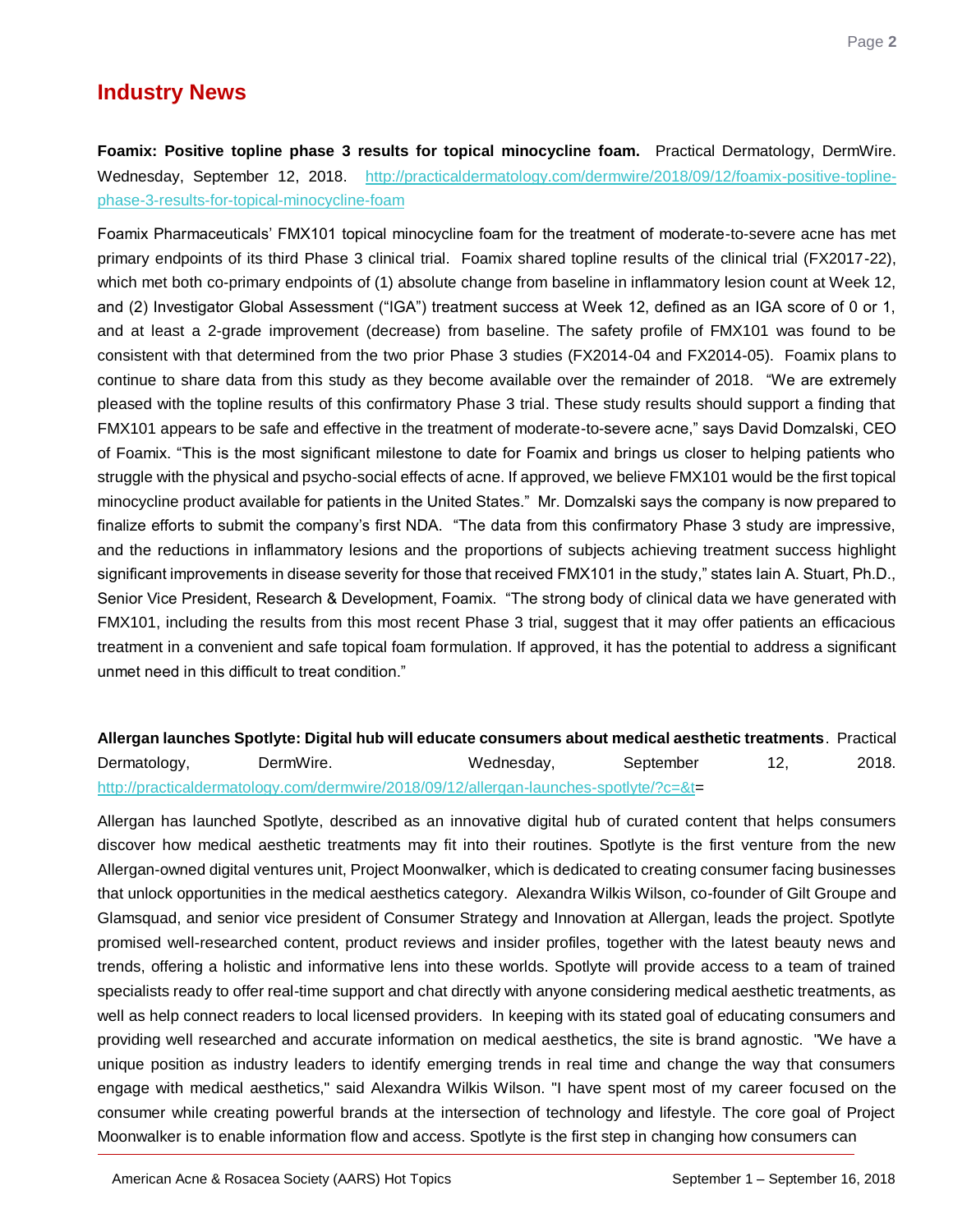become better educated on medical aesthetics." "As the market leader in medical aesthetics, we have the opportunity and the responsibility to properly educate consumers and mainstream the conversation around aesthetic treatments. We want to create an open dialogue by incorporating medical aesthetics into the overall aesthetics conversation," said Brent Saunders, CEO of Allergan. "We believe the medical aesthetics market will double in 5-7 years."

#### <span id="page-3-0"></span>**Candela acquires Ellipse.** Practical Dermatology, DermWire. Tuesday, September 11, 2018. [http://practicaldermatology.com/dermwire/2018/09/11/business-news-candela-acquires-ellipse/?c=&t=](http://practicaldermatology.com/dermwire/2018/09/11/business-news-candela-acquires-ellipse/?c=&t)

Candela Corporation has acquired Ellipse, a Danish medical device company that manufactures and markets Intense Pulsed Light (IPL) and laser-based platforms for a wide variety of medical and aesthetic skin treatments. Financial terms of the agreement were not disclosed. "The acquisition of Ellipse allows Candela to strengthen its footprint in the multi-application space and provide our customers a comprehensive portfolio. Candela's best-in-class laser and energy-based technologies are now coupled with a trusted IPL technology that is well respected by physicians," states Geoffrey Crouse, Chief Executive Officer of Candela, in a news release. "Ellipse platforms will provide aesthetic practices with a fully scalable multi-application, multi-technology device. We look forward to Ellipse strengthening our portfolio as we continue to deliver our brand promise of Science, Results, Trust to our physicians and patients worldwide. The Ellipse product portfolio is consistent with our commitment to scientifically proven technologies backed by consistent clinical outcomes." Ellipse's products include Nordlys, a multi-application, multi-technology IPL and Nd:YAG platform for vascular and pigmented lesions, as well as hair removal. The Nordlys also offers a fractionated 1550 nm handpiece for skin resurfacing. Other products include an IPL-only system used for skin rejuvenation, facial veins and hair removal, as well as a fractional non-ablative laser system used for skin resurfacing. Ellipse's Selective Waveband Technology (SWTÒ) uniquely utilizes dual filtering on all IPL handpieces to focus on effective wavelengths and selectively deliver precise energy to the targeted area, using sub-millisecond pulses for some applications. "We are excited to join forces with Candela and market our strong technology platforms via Candela's expansive global footprint, along with its commitment to clinical excellence, quality and innovation," says Jacob Kildegaard Larsen, Chief Executive Officer at Ellipse. "As a physician who utilizes the Ellipse IPL platform and considers it a foundational technology for all dermatology practices, I am pleased that Candela can now offer the full spectrum of light, laser and energy-based solutions to physicians and patients worldwide," says Jill Waibel, MD, a board-certified dermatologist and Medical Director/Founder of Miami Dermatology and Laser Institute in Miami, Florida. "Candela and Ellipse are both physician acknowledged leaders in their respective categories. Bringing the companies together will herald a new era in device innovation that elevates patient care," concludes Christine Dierickx, MD, a Luxembourg based dermatologist, specializing in laser surgery and cosmetic dermatology.

# **New Medical News**

<span id="page-3-1"></span>**Combination chemical peels are more effective than single chemical peel in treatment of mild-to-moderate acne vulgaris: A split face comparative clinical trial.** Nofal E, Nofal A, Gharib K, et al. J Cosmet Dermatol. 2018 Sep 10. doi: 10.1111/jocd.12763. [Epub ahead of print].<https://www.ncbi.nlm.nih.gov/pubmed/30203434>

Background: Successful management of acne involves choosing proper medication. Chemical peeling is a well-known option in treatment of acne vulgaris. Objective: To evaluate and compare the clinical efficacy and safety of combination chemical peels vs single peel in treatment of mild-to-moderate acne. Methods: The study included 45 patients with mild-to-moderate acne divided into three equal groups. Group A underwent combination sequential peels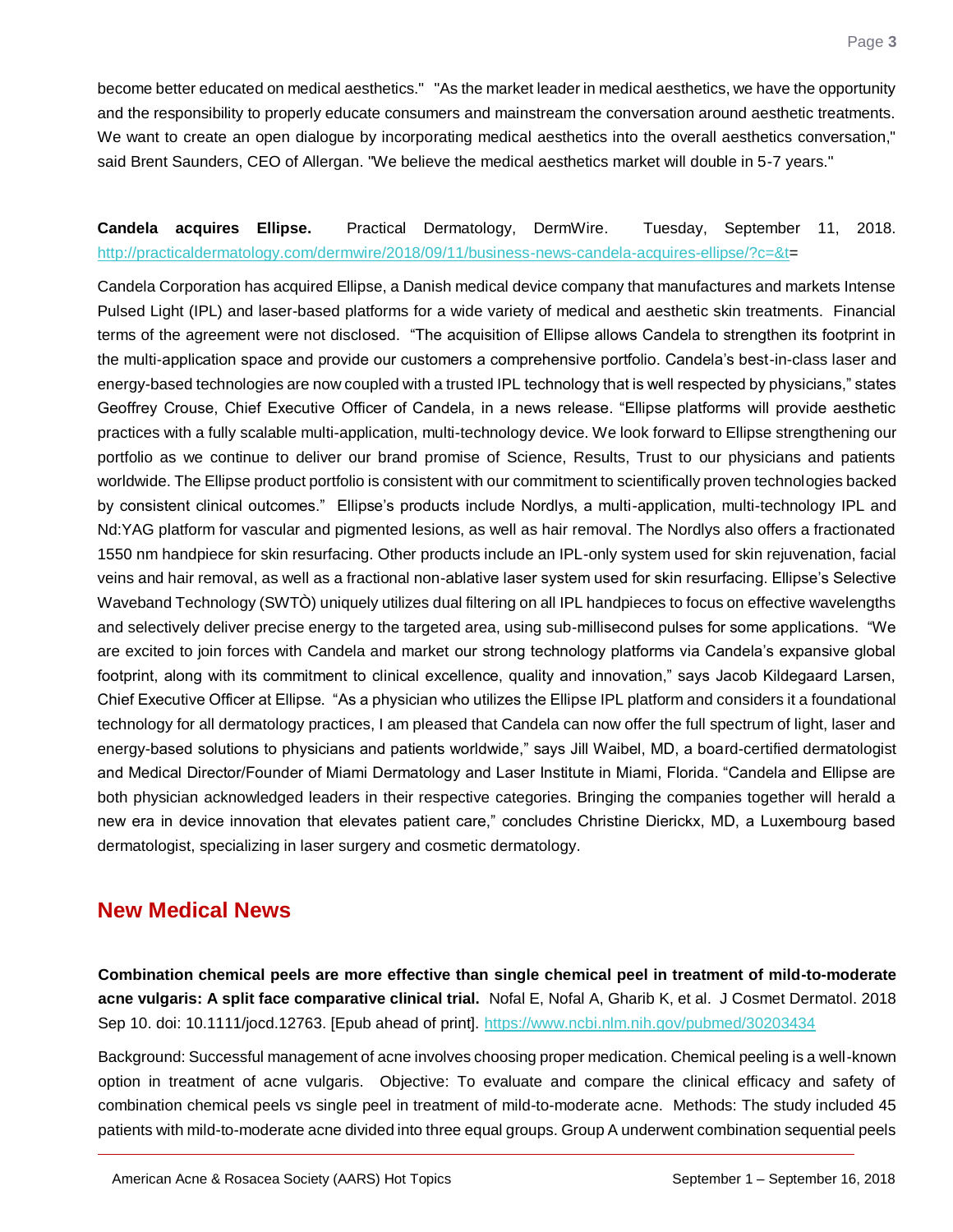with modified Jessner's solution (MJ) followed by trichloro acetic acid (TCA20%) on the right (Rt) side of the face vs TCA 30% on the left (Lt) side. Group B was treated by combination peels of salicylic (20%) mandelic (10%) (SM) mixture on the Rt half vs salicylic acid 30% on the Lt half. Group C underwent combination sequential peeling of MJ and TCA on the Rt side vs SM combination peels on the Lt side. All patients received six sessions with 2-week intervals and followed up for 3 months after the last session. Side effects were reported. Results: Both sides of the face showed significant improvement of acne lesions but improvement was significantly higher and earlier in sides treated by combination peels. Side effects were minimal. Conclusion: In conclusion, combination peels achieved a higher and earlier therapeutic response with a reasonable cost that is maintained for a relatively long periods than single peel. Combination sequential peels gave the best results.

<span id="page-4-0"></span>**Tretinoin loaded nanoemulsion for acne vulgaris: Fabrication, physicochemical and clinical efficacy assessments.** Sabouri M, Samadi A, Ahmad Nasrollahi S, et al. Skin Pharmacol Physiol. 2018 Sep 10;31(6):316- 323. doi: 10.1159/000488993. [Epub ahead of print]<https://www.ncbi.nlm.nih.gov/pubmed/30199861>

Background and aim: Acne vulgaris is a common inflammatory skin condition which is treated using Tretinoin (TRE), a widely used retinoid. Nano emulations (NEs) are colloidal nano-sized particles that enhance the therapeutic efficacy of TRE and minimize adverse effects. This study is aimed at developing a TRE-loaded NE (NE-TRE) and at assessing the therapeutic effects of the formulation in acne vulgaris lesions, compared to conventional 0.05% TRE emulsion. Method: The high energy emulsification method was used to make NE-TRE. After obtaining stable NE, particle characterization and physicochemical properties were evaluated under accelerated conditions. Conducting a clinical study, we compared the therapeutic effects of NE-TRE and 0.05% TRE emulsion by comparing the number of acne lesions and porphyrin production in both sides of the face. Results and conclusion: We successfully developed stable nanoparticles. It was a stable oil-in-water emulsion with particle size of about 150 nm, and containing circular and separated particles. In a pilot clinical study, the number of acne lesions as well as the size and intensity of porphyrin production significantly reduced after topical application of NE-TRE This formula shows proper efficiency and good loading capacity of TRE in the drug delivery system.

<span id="page-4-1"></span>**The safety and efficacy of four different fixed combination regimens of adapalene 0.1%/benzoyl peroxide 2.5% gel for the treatment of acne vulgaris: results from a randomized controlled study.** Tan J, Bissonnette R, Gratton D, et al. Eur J Dermatol. 2018 Sep 6. doi: 10.1684/ejd.2018.3367. [Epub ahead of print] <https://www.ncbi.nlm.nih.gov/pubmed/30187864>

Background: Combined use of a retinoid and antimicrobial is recommended for acne; however, local tolerability issues may compromise patient adherence and treatment outcome. Objectives: This multicentre, single-blinded controlled study was designed to determine whether modified adapalene/benzoyl peroxide (A/BPO, Epiduo®, Galderma, France) regimens improve local tolerability during the first four weeks of treatment without impairing efficacy at Week 12. Materials & methods: In total, 120 subjects with mild-to-moderate acne received, during the first four weeks, A/BPO daily overnight (A/BPO-EN), A/BPO daily for three hours (A/BPO-3h), A/BPO daily overnight and a provided moisturizer lotion (A/BPO-moisturizer), or A/BPO every other night (A/BPO-EoN). Local tolerance assessments included signs and symptoms, global worst score (GWS), and total sum score (TSS). Efficacy was assessed based on lesion counts, investigator global assessment (IGA), and total lesion count reduction. Adherence, subject satisfaction, and overall safety were also assessed. Results: The mean TSS was significantly reduced at Week 1 with A/BPO-EoN vs. A/BPO-EN (p<0.05), and A/BPO-EoN led to the lowest GWS and a decrease in severity of stinging/burning and erythema (p<0.05). The A/BPO-moisturizer regimen prevented dryness and scaling compared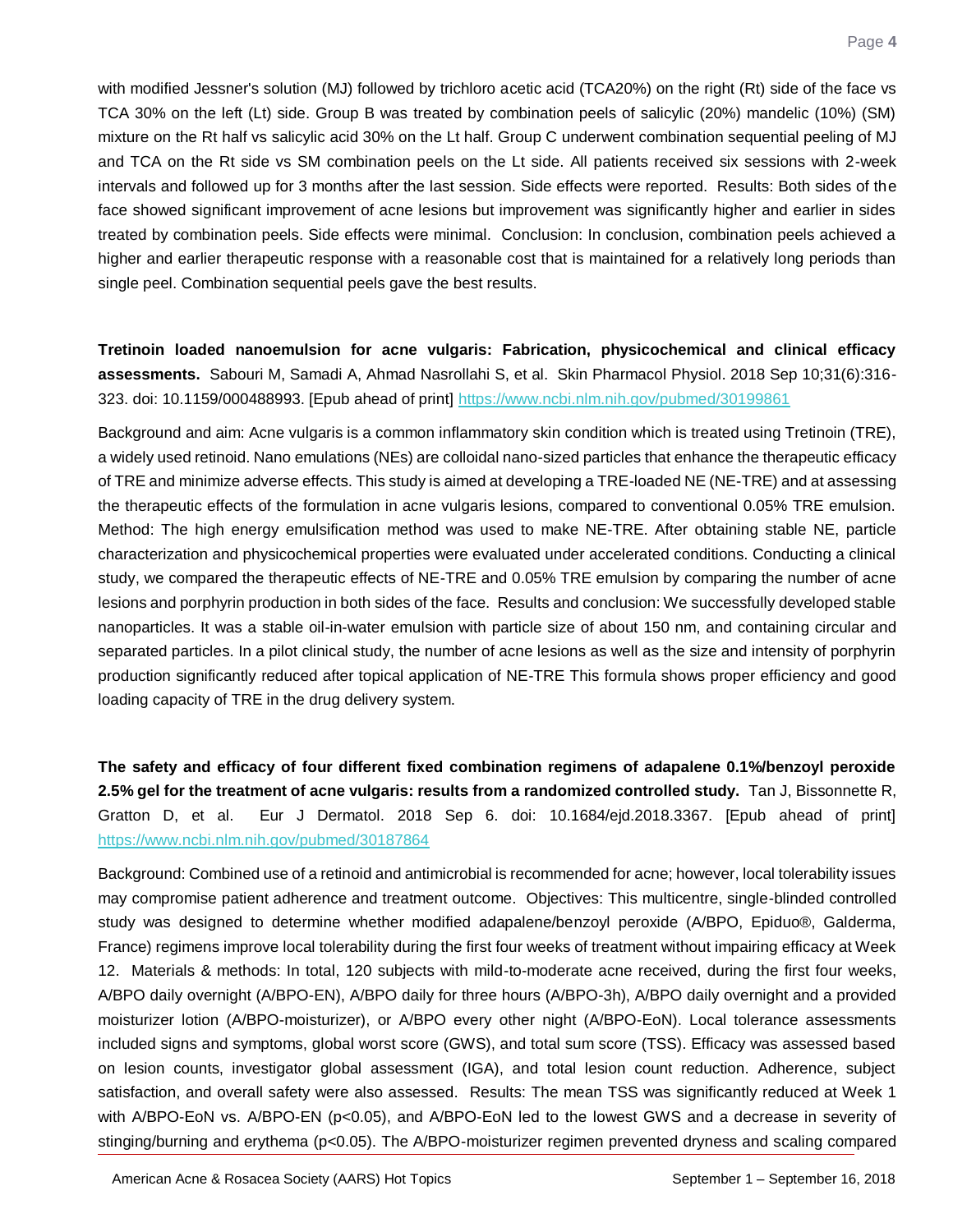with the A/BPO-EN regimen. The median decrease in lesions from baseline was similar in all groups: up to 67% for total, 72% for inflammatory, and 70% for non-inflammatory lesion counts. Adherence, IGA, patient satisfaction, and overall safety were excellent. Conclusion: Modulating treatment regimens during the first four weeks improved local tolerability without impacting overall efficacy outcome after 12 weeks and may improve treatment adherence during the first weeks of therapy.

<span id="page-5-0"></span>**Efficacy and safety of 2% supramolecular salicylic acid compared with 5% benzoyl peroxide/0.1% adapalene in the acne treatment: A randomized, split-face, open-label, single-center study.** Zheng Y, Yin S, Xia Y, et al. Cutan Ocul Toxicol. 2018 Sep 3:1-21. doi: 10.1080/15569527.2018.1518329. [Epub ahead of print] <https://www.ncbi.nlm.nih.gov/pubmed/30173582>

Background: Topical drugs for mild to moderate acne include adapalene (ADA) and benzoyl peroxide (BPO). Supramolecular salicylic acid (SSA), a modified SA preparation, is considered as a new effective therapeutic scheme. Objectives: To compare the safety and efficacy of 2% supramolecular SA (2%SSA) with 0.01% adapalene plus 5% benzoyl peroxide (5%BPO+0.1%ADA) for treatment of facial acne. Materials and methods: This was an open-label, split face, randomized and single center clinical trial. Subjects with mild to moderate acne were enrolled. 2% SSA cream were randomly applied on one side of the face while 5%BPO+0.1%ADA gel was applied on opposite side for 28 days. The numbers of acne lesions, along with side effects of the targeted area were evaluated by the investigators at day 0, day 14 and day 28. Skin water content, TEWL and skin lightening indexes were measured at the same time. Results: A total of 31 of acne patients completed the trial. Dates showed that 2% SSA had similar effects to 5%BPO+0.1%ADA in reducing papules/pustules (47.9% vs. 49.8%), non-inflammatory lesions (43.1% vs. 42.7%) and total lesions (44.1% vs. 45.6%; all P>0.05) at day 28. The skin barrier (skin hydration value and TEWL value), skin brightness (L\*-value) and erythema (a\*-values) indicators showed no statistically differences in the left and right sides of the face (P>0.05). Conclusion: This study demonstrated that 2% SSA has a similar efficacy with 5%BPO+0.1%ADA in mild to moderate acne treatment. This might be a useful pilot study that could be used to support further larger clinical trials.

<span id="page-5-1"></span>**Thiol/disulfide homeostasis as a marker of oxidative stress in rosacea: a controlled spectrophotometric study.** Sener S, Akbas A, Kılınc F, et al. Cutan Ocul Toxicol. 2018 Sep 3:1-15. doi: 10.1080/15569527.2018.1517124. [Epub ahead of print]<https://www.ncbi.nlm.nih.gov/pubmed/30173569>

Background: Rosacea is the chronic inflammatory disease of the facial skin. Although its etiology is not clear yet, inflammatory processes triggered by oxidative stress and oxidation of lipids have been suggested to have a role. While studies on the relationship between inflammation and oxidative stress are ongoing, thiol metabolism and its role in oxidative stress have also begun to be investigated. Thiols are among the key molecules of protein metabolism in the organism and they are firstly consumed antioxidants in case of oxidative stress. Thiols regulate intracellular redox metabolism and protect keratinocytes against the results of oxidative alterations in the stratum corneum. There is a balance known as dynamic thiol/disulfide homeostasis between thiols and their oxidized forms; disulfides. Aim: This study aimed to determine the effects of oxidative stress on protein metabolism in rosacea patients by investigating thiol/disulfide homeostasis using a newly developed and fully automated method. Determination of plasma thiol levels provides important clues regarding the extent of free radical-mediated oxidation of proteins causing damage in rosacea. Methods: The study included 50 rosacea patients who were diagnosed clinically or histopathologically with rosacea and 42 age- and gender-matched healthy controls. Serum plasma levels of native thiol, total thiol, and disulfide were determined. The following ratios were calculated: Disulfide/native thiol ratio, disulfide/total thiol ratio, and native thiol/total thiol ratio. Results: The mean age was 41.8±10.5 in the rosacea patients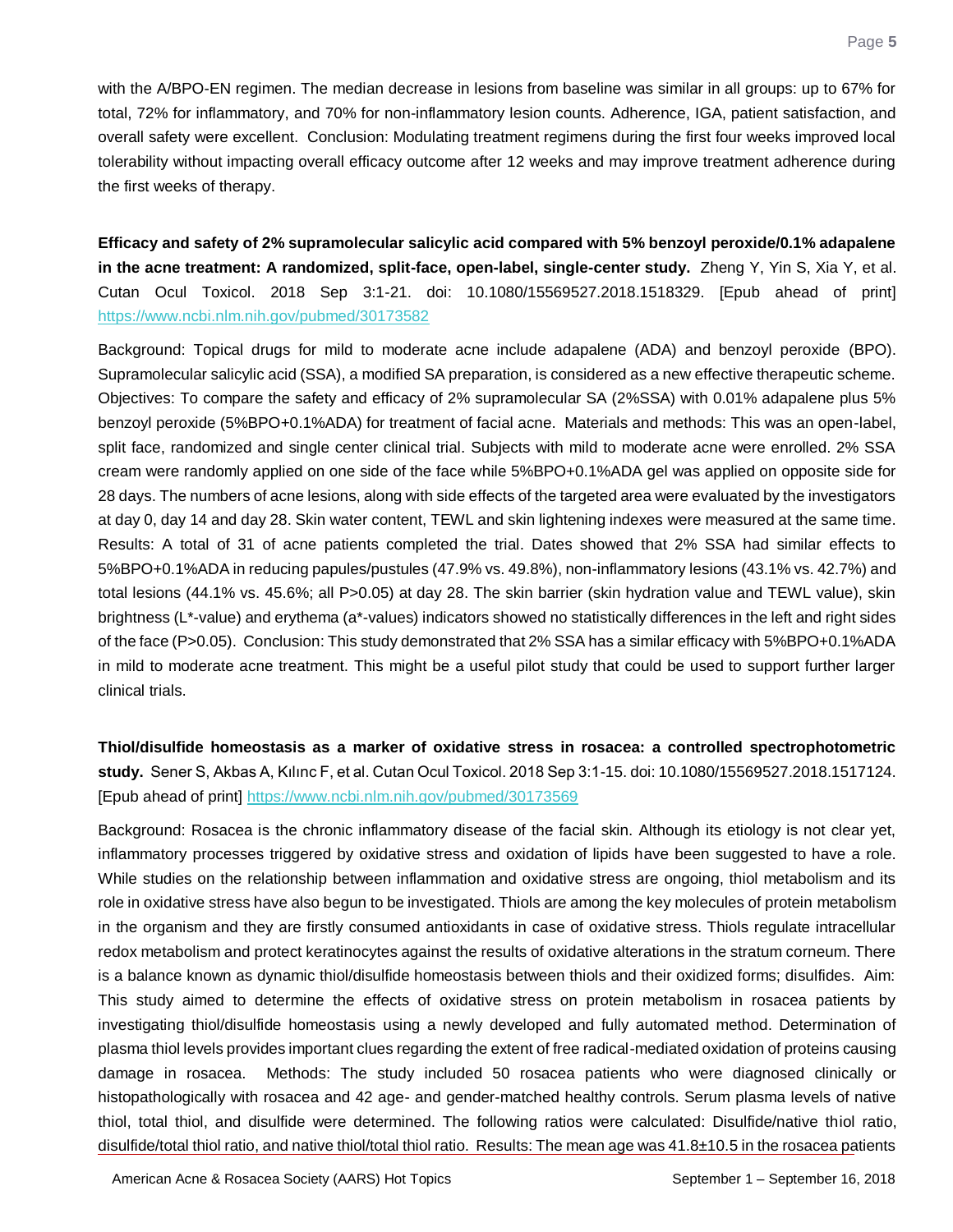(35 females) and 42.5±10.3 years in the control group (33 females). The mean disulfide level was found to be significantly higher in the rosacea patients than in the control group (23.4±5.5 µM/L and 17.3±6.2µM/L, respectively; p < 0.001). The mean disulfide/native thiol ratio (0.055±0.016 vs. 0.041±0.017) and the mean disulfide/total thiol ratio (0.049±0.012 vs.0.037±0.013) were significantly higher and the mean native thiol/total thiol ratio (0.884±0.118 vs. 0.923±0.027) was significantly lower in the patients as compared with the controls (p < 0.05 for all). Conclusion: In rosacea patients, the thiol/disulfide balance was observed to shift towards disulfides, which could be considered an indicator of oxidative stress in rosacea.

<span id="page-6-0"></span>**Expression of inflammatory and fibrogenetic markers in acne hypertrophic scar formation: focusing on role of TGF-β and IGF-1R.** Yang JH, Yoon JY, Moon J, et al. Arch Dermatol Res. 2018 Oct;310(8):665-673. doi: 10.1007/s00403-018-1856-2. Epub 2018 Aug 29.<https://www.ncbi.nlm.nih.gov/pubmed/30167815>

Acne vulgaris is a universal skin disease and it may leave a scar when the original skin lesion disappears. These scars can cause cosmetic problems and psychological burden, leading to poor quality of life of patients. Acne scars are classified into atrophic scars and hypertrophic scars. As most of the acne scars are atrophic, many studies have been conducted focusing on the treatment of atrophic lesions. This study was conducted to investigate the underlying pathogenesis of acne hypertrophic scars by identifying roles of fibrogenetic and inflammatory markers. Skin biopsy samples were obtained from hypertrophic scars of face and back and from adjacent normal tissues as control group. Some samples from back were immature hypertrophic scars and the other samples were in mature stages. Immunohistochemistry staining and quantitative PCR were performed for fibrogenetic and inflammatory markers. Both in mature and immature hypertrophic scars, vimentin and α-SMA were increased. Production of TGF-β3 protein as well as transcription of TGF-β3 was also significantly elevated. In contrast, expression of TGF-β1 showed no increase. Instead, expression levels of SMAD2 and SMAD4 were increased. Elevations of CD45RO, TNF-α and IL-4 and reduction of IL-10 were observed. In immature hypertrophic scars, IGF-1R and insulin-degrading enzyme expression were increased. Increased apoptosis was observed in immature stages of hypertrophic scars but not in mature stages. Elevations of TGF-β3, SMAD2 and SMAD4 in hypertrophic scars and increase of IGF-1R in immature stages may give some clues for acne hypertrophic scar formation.

<span id="page-6-1"></span>**Origanum vulgare L. essential oil as a potential anti-acne topical nanoemulsion-in vitro and in vivo study.** Taleb MH, Abdeltawab NF, Shamma RN, et al. Molecules. 2018 Aug 28;23(9). pii: E2164. doi: 10.3390/molecules23092164.<https://www.ncbi.nlm.nih.gov/pubmed/30154336>

Antibiotics are often prescribed in acne treatment; however, Propionibacterium acnes and Staphylococcus epidermidis, the two of the major acne-associated bacteria, developed antibiotic resistance. Essential oils (EOs) present a natural, safe, efficacious and multifunctional alternative treatment. This study aimed to assess the potential anti-acne activity of selected seven EOs commonly used in Mediterranean folk medicine. Antimicrobial activity screening of these oils showed oregano to exhibit the strongest antimicrobial activity with minimum inhibitory concentration (MIC) of 0.34 mg/mL and minimum bactericidal concentration (MBC) of 0.67 mg/mL against P. acnes; and MIC of 0.67 mg/mL and MBC of 1.34 mg/mL against S. epidermidis. The composition of the most effective EOs (oregano and thyme) was determined using gas chromatography-mass spectrometry (GC-MS). Monoterpenoid phenols predominated oregano and thyme EO with thymol percentile 99 and 72, respectively. Thymol showed MIC 0.70 mg/mL against both P. acnes and S. epidermidis whereas MBC was 1.40 and 2.80 mg/mL against P. acnes and S. epidermidis, respectively. Moreover, oregano exhibited the strongest anti-biofilm effect against S. epidermidis with MBIC 1.34 mg/mL and killing dynamic time of 12 and 8 h against P. acnes and S. epidermidis, respectively. Oregano,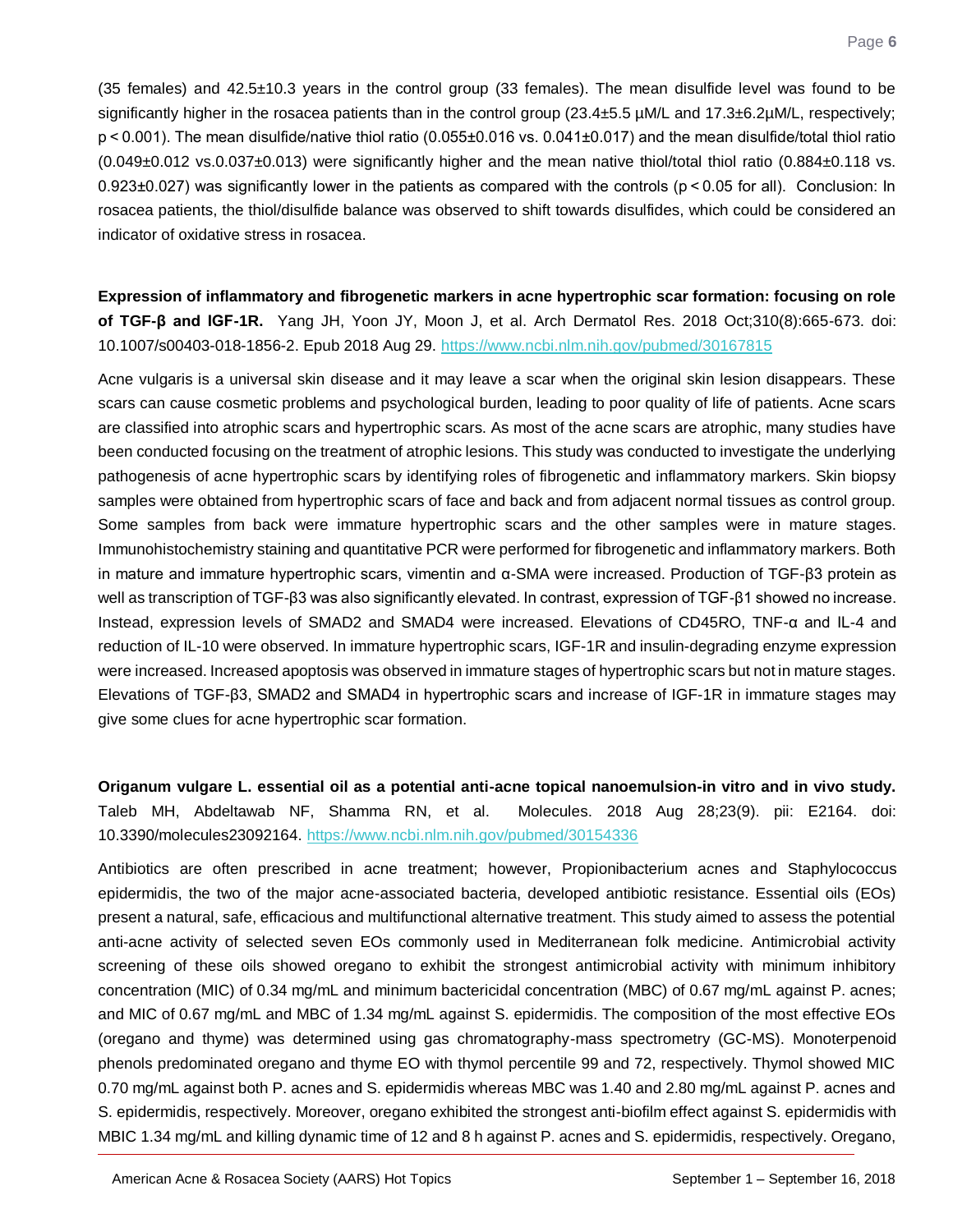the most effective EO, was formulated and tested as a nanoemulsion in an acne animal mouse model. The formulation showed superior healing and antimicrobial effects compared to the reference antibiotic. Collectively, our data suggested that oregano oil nanoemulsion is a potential natural and effective alternative for treating acne and overcoming the emerging antibiotic resistance.

#### [Download Reference Document](http://files.constantcontact.com/c2fa20d1101/0cb1cd15-5e7e-4370-bf23-34c2af899055.pdf)

<span id="page-7-0"></span>**Disruption of mesoderm formation during cardiac differentiation due to developmental exposure to 13-cisretinoic acid.** Liu Q, Van Bortle K, Zhang Y, et al. Sci Rep. 2018 Aug 28;8(1):12960. doi: 10.1038/s41598-018- 31192-0. <https://www.ncbi.nlm.nih.gov/pubmed/30154523>

13-cis-retinoic acid (isotretinoin, INN) is an oral pharmaceutical drug used for the treatment of skin acne, and is also a known teratogen. In this study, the molecular mechanisms underlying INN-induced developmental toxicity during early cardiac differentiation were investigated using both human induced pluripotent stem cells (hiPSCs) and human embryonic stem cells (hESCs). Pre-exposure of hiPSCs and hESCs to a sublethal concentration of INN did not influence cell proliferation and pluripotency. However, mesodermal differentiation was disrupted when INN was included in the medium during differentiation. Transcriptomic profiling by RNA-seq revealed that INN exposure leads to aberrant expression of genes involved in several signaling pathways that control early mesoderm differentiation, such as TGF-beta signaling. In addition, genome-wide chromatin accessibility profiling by ATAC-seq suggested that INN-exposure leads to enhanced DNA-binding of specific transcription factors (TFs), including HNF1B, SOX10 and NFIC, often in close spatial proximity to genes that are dysregulated in response to INN treatment. Altogether, these results identify potential molecular mechanisms underlying INN-induced perturbation during mesodermal differentiation in the context of cardiac development. This study further highlights the utility of human stem cells as an alternative system for investigating congenital diseases of newborns that arise as a result of maternal drug exposure during pregnancy.

#### [Download Reference Document](http://files.constantcontact.com/c2fa20d1101/489b1161-e00b-4ae0-abde-76974106cc51.pdf)

<span id="page-7-1"></span>**A novel topical minocycline foam for the treatment of moderate-to-severe acne vulgaris: Results of two randomized, double-blind, phase 3 studies.** Gold LS, Dhawan S, Weiss J, et al. J Am Acad Dermatol. 2018 Aug 27. pii: S0190-9622(18)32474-5. doi: 10.1016/j.jaad.2018.08.020. [Epub ahead of print]. <https://www.ncbi.nlm.nih.gov/pubmed/30165171>

Background: FMX101 4% is a topical minocycline foam for the treatment of moderate-to-severe acne. Objective: Evaluate the efficacy and safety of FMX101 4% in treating moderate-to-severe acne vulgaris. Methods: Two identical Phase 3 studies were conducted. Subjects were randomized 2:1 to once-daily FMX101 4% or foam vehicle for 12 weeks. The co-primary end points were the change in inflammatory lesion count from baseline and the rate of IGA treatment success (score of 0 or 1 for "clear" or "almost clear," with ≥2-grade improvement) at Week 12. Results: 961 subjects were enrolled (Study 04, N=466; Study 05, N=495). Compared with vehicle, FMX101 4% demonstrated significantly greater reduction in inflammatory lesions in both studies (P<.05) and a greater IGA treatment success rate in Study 05 (P<.05). Pooled analyses of the 2 studies demonstrated statistical significance for both co-primary end points (all P<.05). Noninflammatory lesion count was also significantly reduced with FMX101 4% vs vehicle in both studies. FMX101 4% was generally safe and well tolerated. Skin-related adverse events were reported in <1% of FMX101 4% subjects. Limitations: Longer-term efficacy and safety outcomes are needed (ongoing). Conclusion: FMX101 4% topical minocycline foam appears to be a safe and efficacious treatment for moderate-to-severe acne.

[Download Reference Document](http://files.constantcontact.com/c2fa20d1101/bf9b53f2-50cf-4e37-8339-ed087b7adee2.pdf)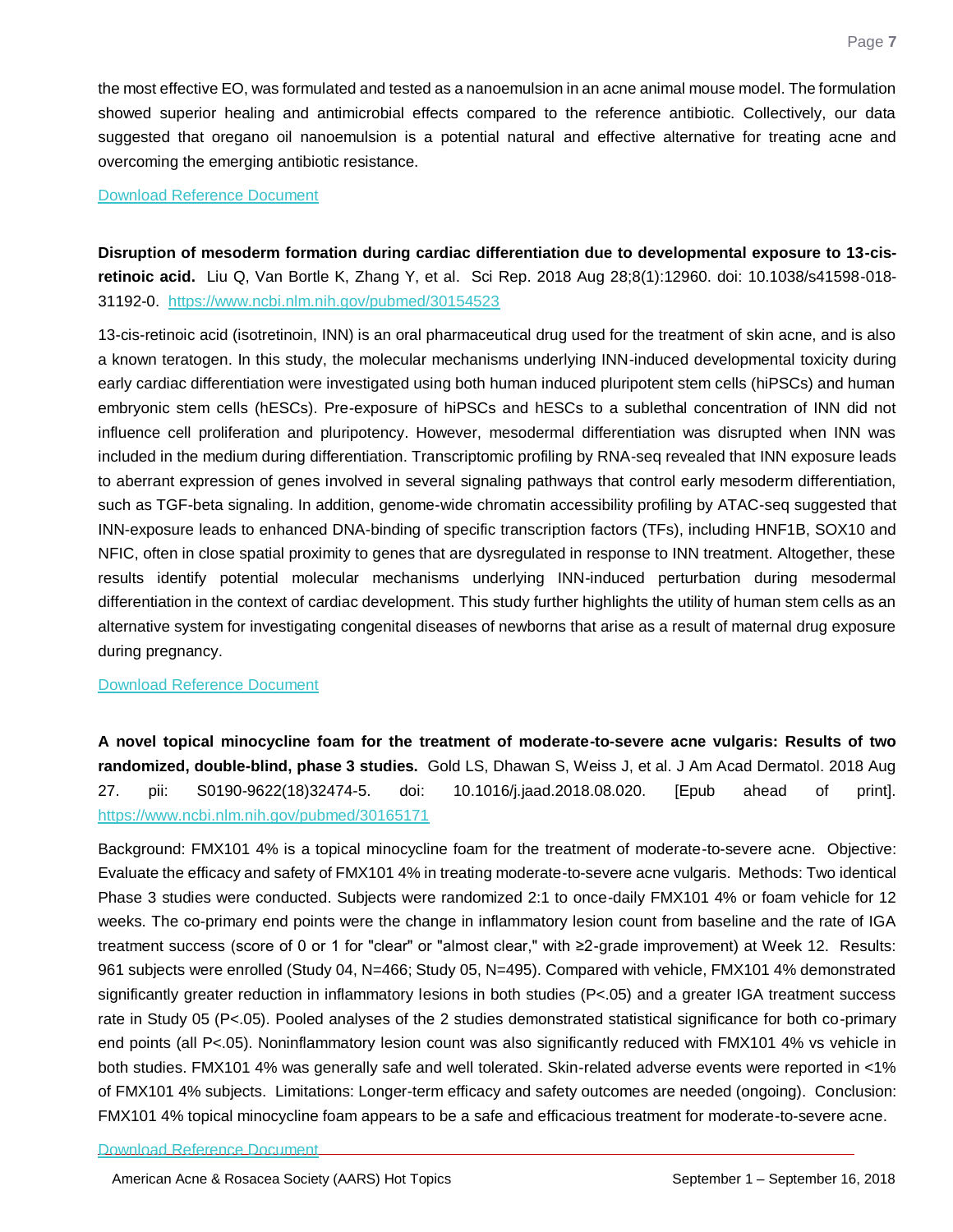<span id="page-8-0"></span>**FoxO1 enhances differentiation and apoptosis in human primary keratinocytes.** Shi G, Liao PY, Cai XL, et al. Exp Dermatol. 2018 Aug 25. doi: 10.1111/exd.13775. [Epub ahead of print] <https://www.ncbi.nlm.nih.gov/pubmed/30144329>

Forkhead box-O1 (FoxO1) is a key nutrient- and growth factor-dependent regulator of metabolism, but its functional role in human primary keratinocytes (HPKs) is less known. To investigate the role of FoxO1 in HPKs and effect of insulin-like growth factor 1 (IGF-1) and isotretinoin on FoxO1 expression. HPKs were treated with 1.2 mM calcium chloride, 1-20 ng/ml IGF-1 and 0.1-10 μM isotretinoin. Recombinant adenovirus expressing FoxO1 or FKHR shRNA lentivirus transfection was introduced to upregulate or silence FoxO1 expression. Epidermal FoxO1 immunostaining was lower in acne lesion than in normal skin. FoxO1 overexpression induced involucrin expression, G2/M arrest and apoptosis but suppressed proliferation, while FoxO1 silencing decreased involucrin expression but increased proliferation, S phase and viable cells in HPKs. IGF-1 downregulated FoxO1 and involucrin but upregulated p-Akt expression in HPKs, which was blocked by pre-treatment with LY294002. Isotretinoin enhanced FoxO1, p53 and p21 but inhibited p-FoxO1 and involucrin expression in HPKs. These results demonstrate that FoxO1 promotes differentiation and apoptosis in HPKs. IGF-1 may reduce keratinocyte differentiation through PI3K/Akt/FoxO1 pathway, while isotretinoin can reinforce FoxO1 expression. FoxO1 may be involved in acne pathogenesis and could serve as a potential therapeutic target.

# <span id="page-8-1"></span>**Calprotectin can play an inflammatory role in acne vulgaris.** Korkmaz S, Fıçıcıoğlu SK. Postepy Dermatol Alergol. 2018 Aug;35(4):397-399. doi: 10.5114/ada.2017.71286. Epub 2018 Aug 21. <https://www.ncbi.nlm.nih.gov/pubmed/30206454>

Introduction: Acne vulgaris (AV) is a chronic inflammatory disorder of the pilosebaceous unit. Although various mechanisms have been indicated in the etiopathogenesis of acne vulgaris, the exact pathophysiology is still unknown. Aim: To investigate the level of calprotectin in acne vulgaris and its levels relationship with disease severity. Material and methods: A total of 66 AV patients, who were divided into 33 mild and 33 moderate-severe cases, and 30 healthy controls were enrolled in the study. Disease severity was assessed using the Global Acne Score. According to this scale, patients whose Global Acne Score was 1-18 had mild acne, those with a score of 19-30 had moderate acne, those with a score of 31-38 had severe acne, and those with a score greater than 39 had very severe acne. Serum calprotectin levels of all participants were measured by enzyme-linked immunosorbent assay method. Results: The serum calprotectin levels in the moderate-severe AV group were significantly higher than that of the mild AV group (p < 0.001). In addition, the serum calprotectin level in the mild AV group was significantly higher than that of the healthy control group (p = 0.047). However, in the Spearman's correlation analysis, the serum calprotectin level and GAS were not correlated in AV patients (p = 0.171, r = 0.179). Conclusions: Serum calprotectin levels are increased in mild and moderate AV patients.

[Download Reference Document](http://files.constantcontact.com/c2fa20d1101/0181c0ad-0d46-4be7-9a0e-70edc27183ed.pdf)

<span id="page-8-2"></span>**Efficacy of folic acid and vitamin B12 replacement therapies in the reduction of adverse effects of Isotretinoin: a randomized controlled trial.** Ghiasi M, Mortazavi H, Jafari M. Skinmed. 2018 Jul 1;16(4):239-245. eCollection 2018. <https://www.ncbi.nlm.nih.gov/pubmed/30207526>

Previous studies have reported elevated homocysteine levels and folic acid and/or vitamin B12 deficiencies after isotretinoin therapy, which increase the risk of cardiovascular and neuropsychiatric disorders. Homocysteine is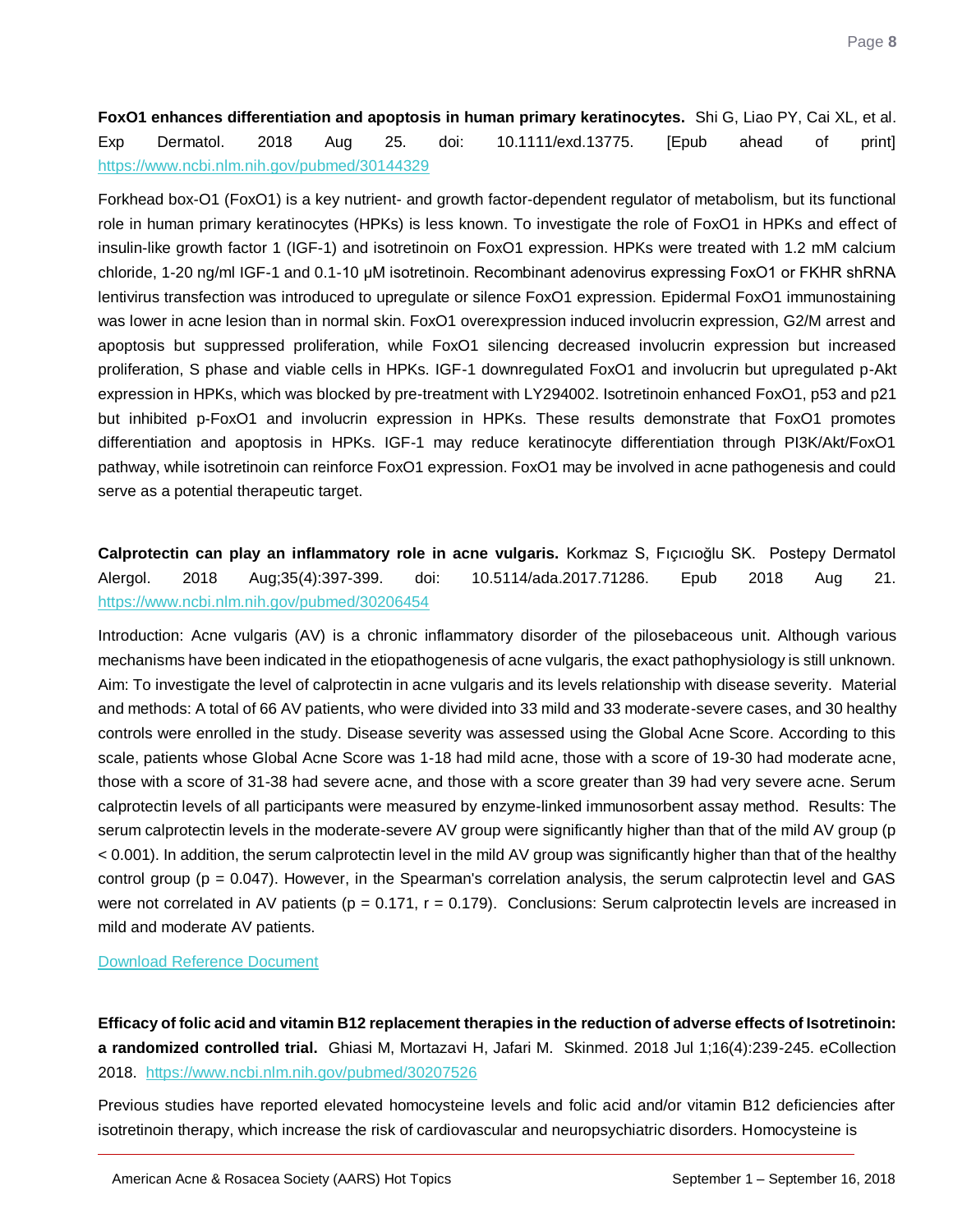metabolized in the liver, a process requiring folate and vitamin B12. We conducted a randomized controlled trial to investigate whether folate and vitamin B12 replacement therapy with isotretinoin would be useful for preventing hyperhomocysteinemia. A total of 66 patients with acne were randomized into two groups: group A took isotretinoin, folic acid, and vitamin B12, whereas group B took isotretinoin alone. Treatment was continued for 2 months. Blood homocysteine, folic acid, and vitamin B12 levels were measured before and after treatment. In group A, a significant decrease in homocysteine level was observed after treatment (P=.0004), although it was still within the normal range. Folic acid and vitamin B12 levels significantly increased (P=.0026 and P=.0002, respectively). In group B, no significant changes were observed in the levels of homocysteine and vitamin B12, but folic acid levels decreased significantly (P=.02). We concluded that folic acid and vitamin B12 supplementation during isotretinoin therapy could be useful for preventing folate deficiency and improving blood homocysteine levels; this might as a result reduce the risks for cardiovascular and neuropsychiatric disorders in patients taking isotretinoin.

# **Clinical Reviews**

<span id="page-9-0"></span>**Adverse cutaneous reactions to skin care products on the face vary with age, but not with sex**. Huang LN, Zhong YP, Liu D, et al. Contact Dermatitis. 2018 Sep 12. doi: 10.1111/cod.13102. [Epub ahead of print] <https://www.ncbi.nlm.nih.gov/pubmed/30206954>

Background: Adverse skin reactions to skin care products have been increasing in recent years. However, to date, these reactions have not been well characterized. Objective: To describe the symptoms, clinical signs and frequency of adverse cutaneous reactions to skin care products on the face in males vs females of various ages. Patients and methods: All outpatients diagnosed with adverse cutaneous reactions to skin care products on the face examined by dermatologists at the Dermatology Hospital of South Medical University between November 1, 2016 and October 31, 2017, employing a questionnaire and an interview, were eligible. The associations of adverse cutaneous reactions with age and sex were analysed. Results: A total of 433 outpatients, accounting for 0.12% of all outpatients, were assessed. Of these, 223 patients, including 204 females and 19 males, aged 4 to 75 years, were eventually diagnosed with adverse reactions to skin care products on the face. Eighty-two per cent of patients experienced pruritus, 80% showed erythema, and 48% showed visible swelling. The incidence rates of both xerosis and oedema correlated positively with age, whereas acne-like lesions were negatively associated with age, but not with sex. Conclusions: Our results indicate that pruritus, xerosis and erythema are common adverse cutaneous reactions to facial skin care products. These reactions vary with age, but not with sex. Vigorous safety testing should precede the marketing of skin care products.

<span id="page-9-1"></span>**Hidradenitis suppurativa/acne inversa: A practical framework for treatment optimization - systematic review and recommendations from the HS ALLIANCE working group.** Zouboulis CC, Bechara FG, Dickinson-Blok JL, et al. J Eur Acad Dermatol Venereol. 2018 Sep 3. doi: 10.1111/jdv.15233. [Epub ahead of print] <https://www.ncbi.nlm.nih.gov/pubmed/30176066>

Hidradenitis suppurativa (HS)/acne inversa is a debilitating chronic disease that remains poorly understood and difficult to manage. Clinical practice is variable and there is a need for international, evidence-based and easily applicable consensus on HS management. We report here the findings of a systematic literature review, which were subsequently used as a basis for the development of international consensus recommendations for the management of patients with HS. A systematic literature review was performed for each of nine clinical questions in HS (defined by an expert steering committee), covering comorbidity assessment, therapy (medical, surgical and combinations), and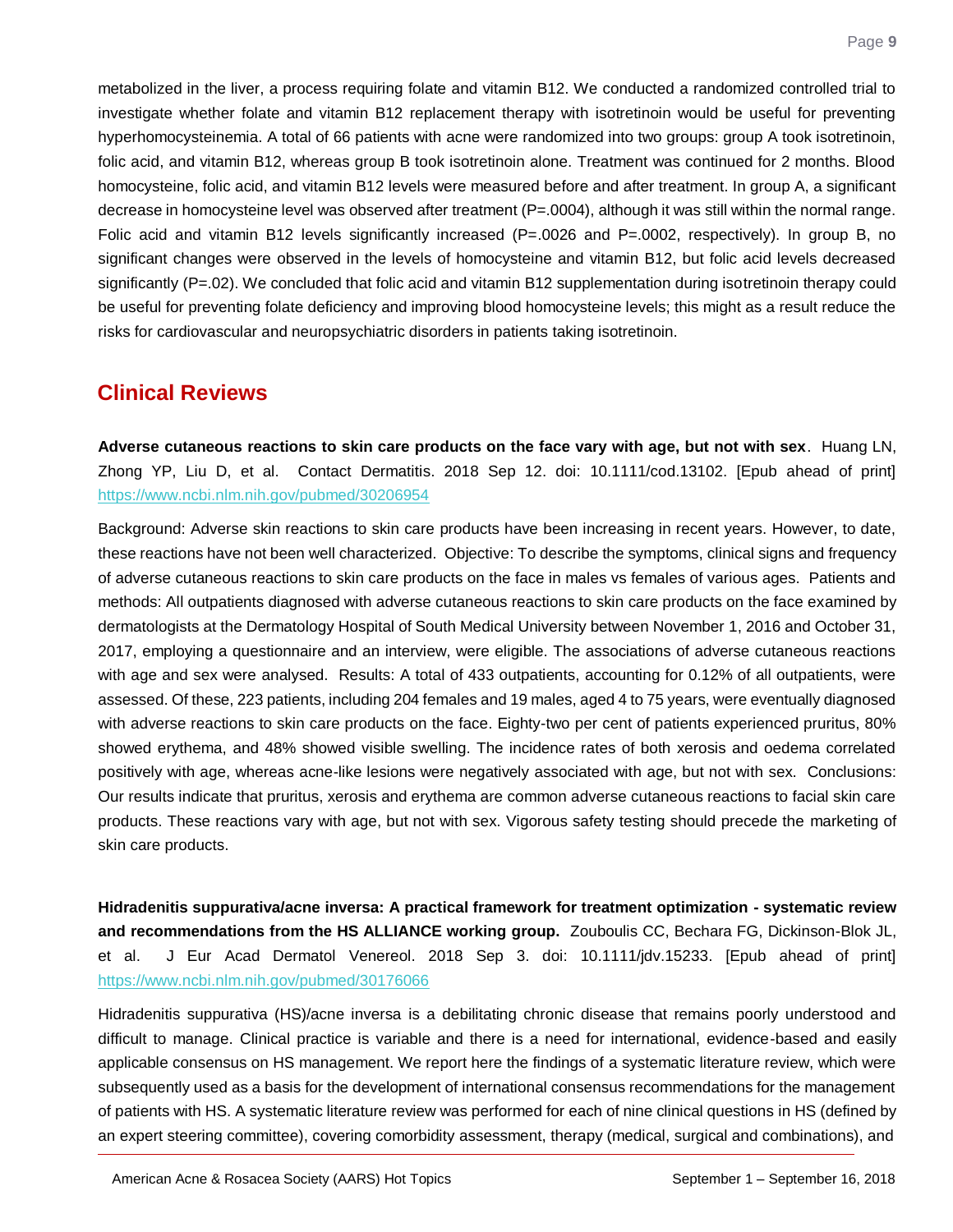response to treatment. Included articles underwent data extraction and were graded according to the Oxford Centre for Evidence-based Medicine criteria. Evidence-based recommendations were then drafted, refined, and voted upon, using a modified Delphi process. Overall, 5,310 articles were screened, 171 articles analyzed, and 65 used to derive recommendations. These articles included six randomized controlled trials plus cohort studies and case series. The highest level of evidence concerned dosing recommendations for topical clindamycin in mild disease (with systemic tetracyclines for more frequent/widespread lesions) and biologic therapy (especially adalimumab) as second-line agents (following conventional therapy failure). Good-quality evidence was available for the hidradenitis suppurativa clinical response (HiSCR) as a dichotomous outcome measure in inflammatory areas under treatment. Lower-level evidence supported recommendations for topical triclosan and oral zinc in mild-to-moderate HS, systemic clindamycin and rifampicin in moderate HS and intravenous ertapenem in selected patients with more severe disease. Intralesional or systemic steroids may also be considered. Local surgical excision is suggested for mild-to-moderate HS, with wide excision for more extensive disease. Despite a paucity of good quality data on management decisions in HS, this systematic review has enabled the development of robust and easily applicable clinical recommendations for international physicians based on graded evidence.

<span id="page-10-0"></span>**The role of nutrition in inflammatory pilosebaceous disorders: Implication of the skin-gut axis.** Maarouf M, Platto JF, Shi VY. Australas J Dermatol. 2018 Sep 3. doi: 10.1111/ajd.12909. [Epub ahead of print] <https://www.ncbi.nlm.nih.gov/pubmed/30175843>

Nutrition plays a critical role in the manifestation and management of inflammatory pilosebaceous disorders. There is rich potential for insight into the impact of dietary effects on the pathophysiology of inflammatory pilosebaceous disorders including acne vulgaris, hidradenitis suppurativa, rosacea, and the closely related seborrhoeic dermatitis. Acne vulgaris and hidradenitis suppurativa are thought to have similar diet-modulating pathogenic pathways. Western diet influences Acne vulgaris and hidradenitis suppurativa by increasing insulin and modulating FOX01/mTOR, resulting in over-expression of cytokeratins, hyperproliferation of keratinocytes, and hypercornification of the follicular wall. Key receptors in rosacea are alternatively activated by UV radiation, hot beverages, spicy foods, vanilla, cinnamon, caffeine, alcohol, cold temperatures, and niacin- and formalin-containing foods, to increase oedema and flushing, resulting in erythema, telangiectasia, and warmth, characteristic features of the condition. Seborrhoeic dermatitis, while not a follicular disorder, is closely related, and can be modulated by dietary influences, such as biotin and probiotics. This overview summarizes the role that nutrition plays on these disorders, and identifies dietary modifications as potential adjunctive therapies.

<span id="page-10-1"></span>**Safety and effectiveness of amoxicillin in the treatment of inflammatory acne.** Guzman AK, Choi JK, James WD. Int J Womens Dermatol. 2018 8;4(3):174-175. doi: 10.1016/j.ijwd.2018.03.006. eCollection 2018 Sep. <https://www.ncbi.nlm.nih.gov/pubmed/30175221>

Acne is a common skin disease that predominantly affects teenagers and young adults. Systemic antibiotic therapy, including tetracyclines, macrolides, and trimethoprim-sulfamethoxazole, is indicated in moderate-to-severe inflammatory disease. However, in certain cases, these antibiotics and other commonly prescribed treatments including oral contraceptives, spironolactone, and isotretinoin may be prohibited, especially in cases of pregnancy and drug intolerance. In this retrospective study, we assessed the safety and efficacy of systemic amoxicillin, which has a favorable tolerability profile and compatibility with pregnancy in the treatment of inflammatory acne.

#### [Download Reference Document](http://files.constantcontact.com/c2fa20d1101/645b4b5b-3d3f-4ddd-ba52-9d06123ab07b.pdf)